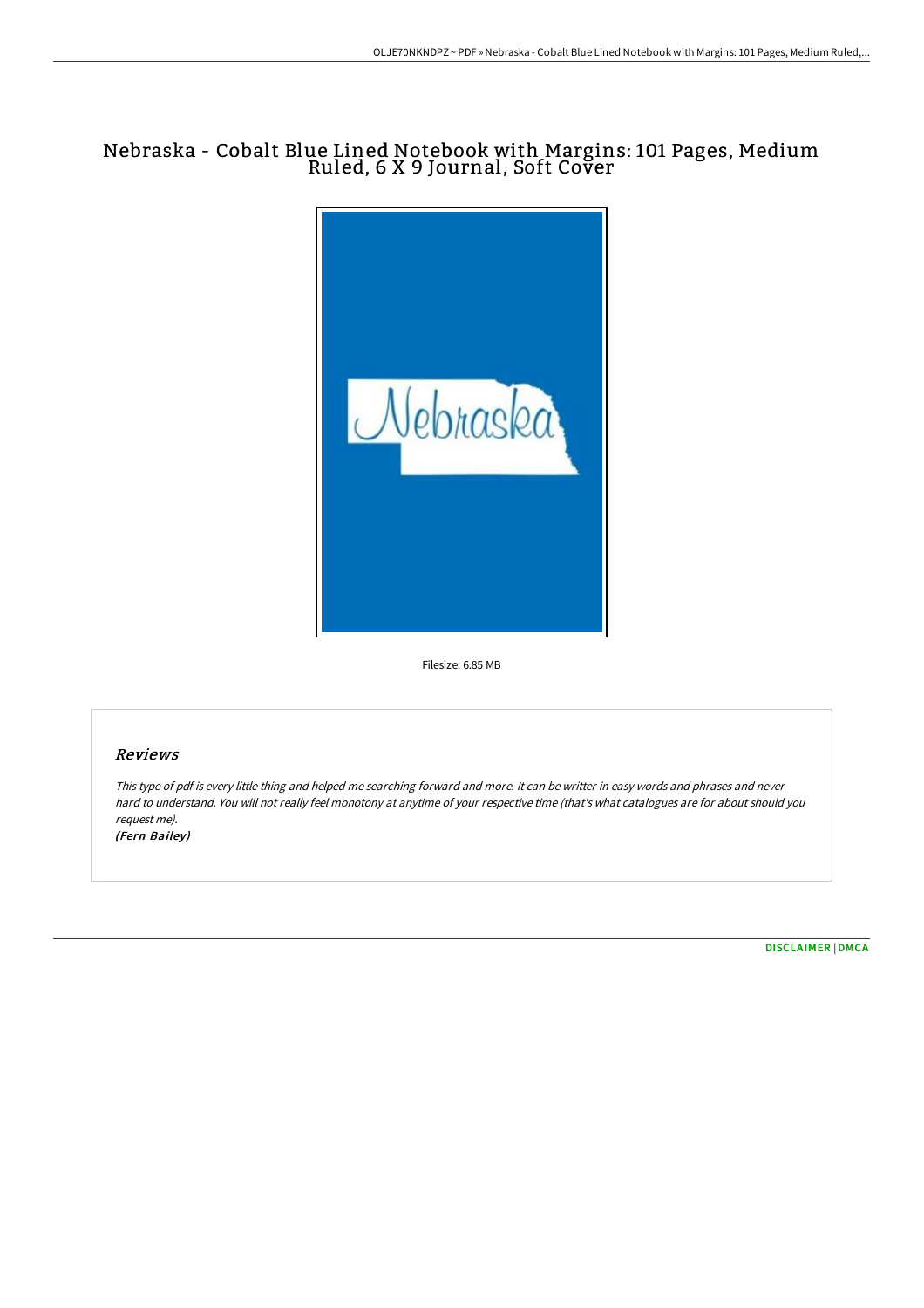## NEBRASKA - COBALT BLUE LINED NOTEBOOK WITH MARGINS: 101 PAGES, MEDIUM RULED, 6 X 9 JOURNAL, SOFT COVER



To read Nebraska - Cobalt Blue Lined Notebook with Margins: 101 Pages, Medium Ruled, 6 X 9 Journal, Soft Cover eBook, you should follow the web link listed below and save the file or have accessibility to other information that are relevant to NEBRASKA - COBALT BLUE LINED NOTEBOOK WITH MARGINS: 101 PAGES, MEDIUM RULED, 6 X 9 JOURNAL, SOFT COVER book.

Createspace Independent Publishing Platform, 2017. PAP. Condition: New. New Book. Shipped from US within 10 to 14 business days. THIS BOOK IS PRINTED ON DEMAND. Established seller since 2000.